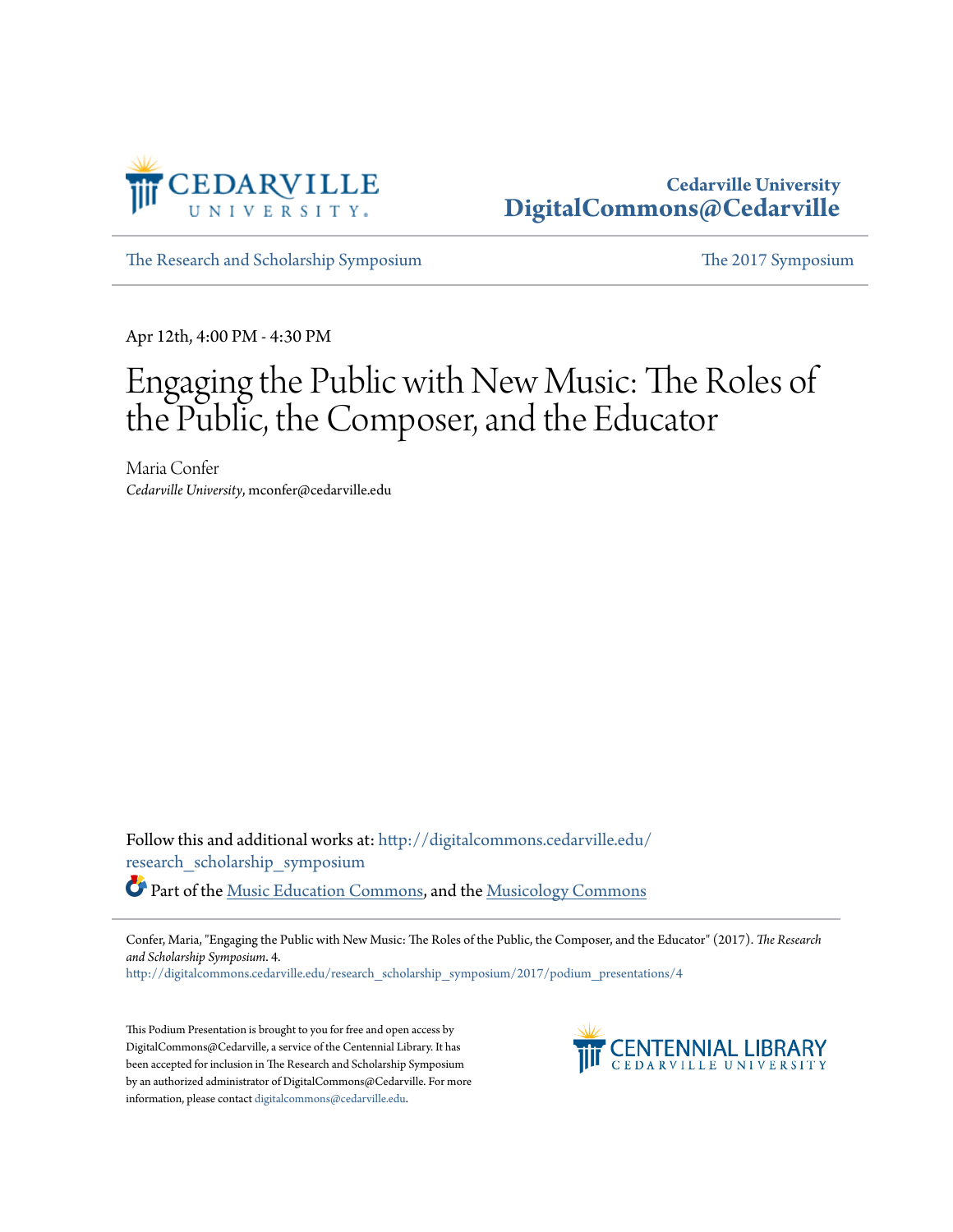# Engaging the Public with New Music: The Roles of the Public, the Composer, and the Educator

#### By Maria Confer

Concerning new music, when educators inform and engage the public about it, composers are open to dialogue regarding their works, and the public knows what to listen for, there is a higher chance of active public acceptance of new music. The tripartite relationship between the public, composers, and educators benefits from open communication and community education, in addition to each participant knowing their responsibility and contribution in the relationship. An international history of this relationship since 1900, a delineation of who and what qualifies as an "educator," leads into a brief discussion about the future of new music in the world.

#### *The responsibility of the public*

It is the responsibility of those with a serious interest in music to know what to listen for in new music, and to support the arts in general. While the public in its entirety might not regularly listen to (new and old) classical music, those who are committed to music or wish to be culturally aware and involved would greatly benefit by following current events, composers, and musical ideas. An effort should be made to understand new music in its cultural and musical contexts, in order to make an informed evaluation. An awareness of current general approaches to musical communication prevents the listener from asking or expecting something from the music that it did not intend to give in the first place.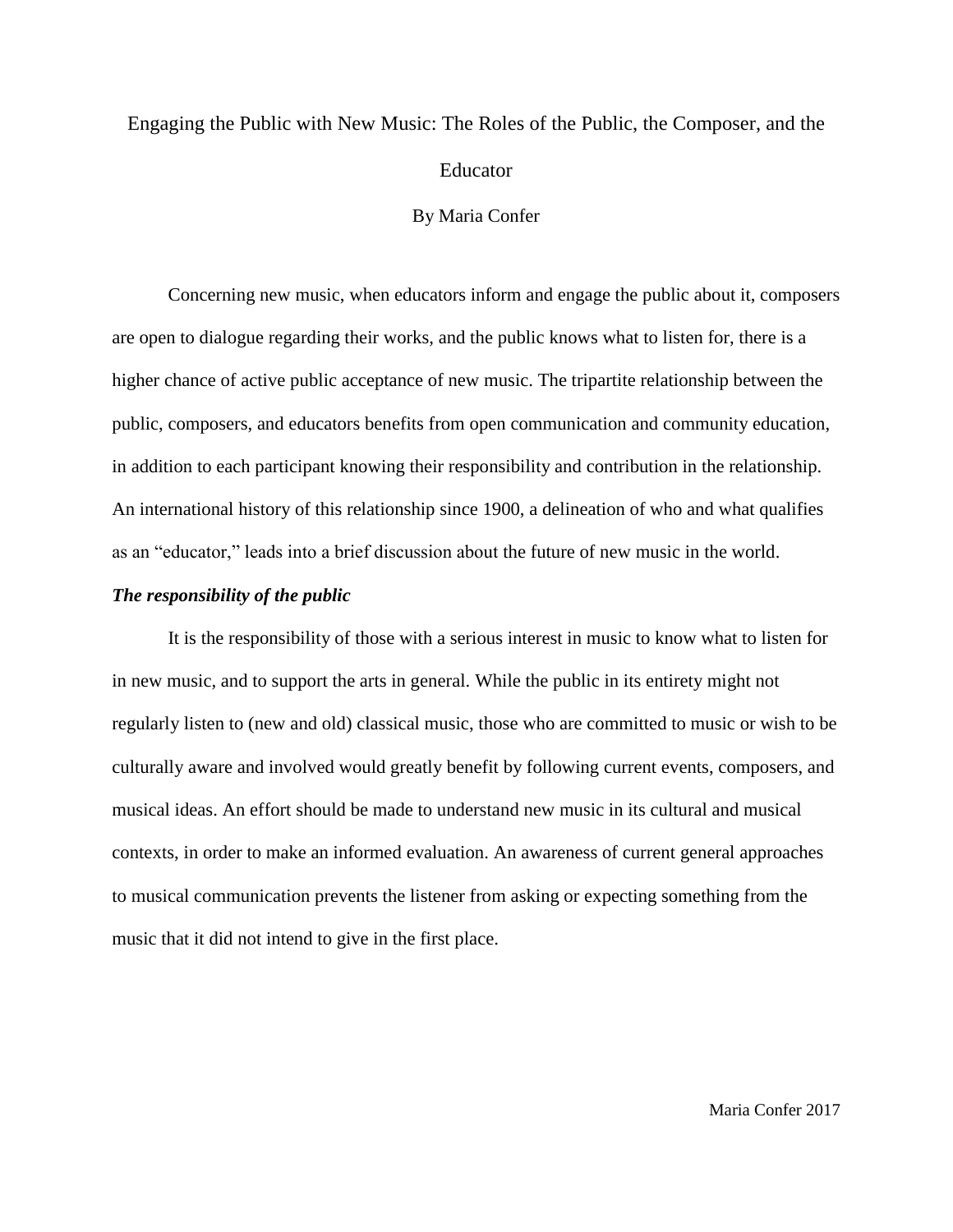Shortly after the turn of the century, Debussy's music began to spread throughout Hungary. Still steeped in the Romantic and late Romantic tradition, the Hungarian public and the music critics grasped for new ways to describe his modern music. Two polarized camps emerged. His main criticisms can be summarized as being difficult to understand, and for lacking distinguishable form and significant content. The subsequent three quotations are found in Gergley Fazekas' paper "'Unhealthy' and 'Ugly' Music or a 'Compass Pointing towards a Purer Art of Superior Quality'? The Early Reception of Debussy in Hungary (1900-1918)," which discusses a wide spectrum of reactions to Debussy's music after the turn of the century. Following the 1906 premiere of his *Prelude to the Afternoon of a Faun,* the journal Zenevilág published an article condemning the work:

It is impossible to find any form or content in this work. The whole thing is nothing other than a series of peculiar, oddish and almost always meaningless moods with not even original effects of orchestration. [...] The work is full of preposterous harmonies and cacophonies; it is unoriginal, even ugly. In general there is no properly so-called music in the whole work. The public received it very coldly, i.e. it was not received at all, but not because it was hard to understand, since there was nothing to understand in this music, but because this whole music is unhealthy. Nevertheless the performance was not wasted: at least with this (and with the string quartet we heard at the Kemenys') we have had enough of Mr. Debussy.<sup>1</sup>

Both the reviewer and the public mentioned in the article appear to regard Debussy's music as insignificant. Telling phrases include "In general there is no properly so-called music" and "it was not received at all." For the reviewer, oddity and lack of immediate accessibility are not included in his schemata of music, because he refuses to call *Prelude* "music" for these reasons, and states that the public did not receive it as such. However, the main accolades for his music

<sup>1</sup> Gergely Fazekas. "'Unhealthy' and 'Ugly' Music or a 'Compass Pointing towards a Purer Art of Superior Quality'? The Early Reception of Debussy in Hungary (1900-1918)." *Studia Musicologica* 49, no. 3/4 (2008): 322. [http://www.jstor.org/stable/25598327.](http://www.jstor.org/stable/25598327)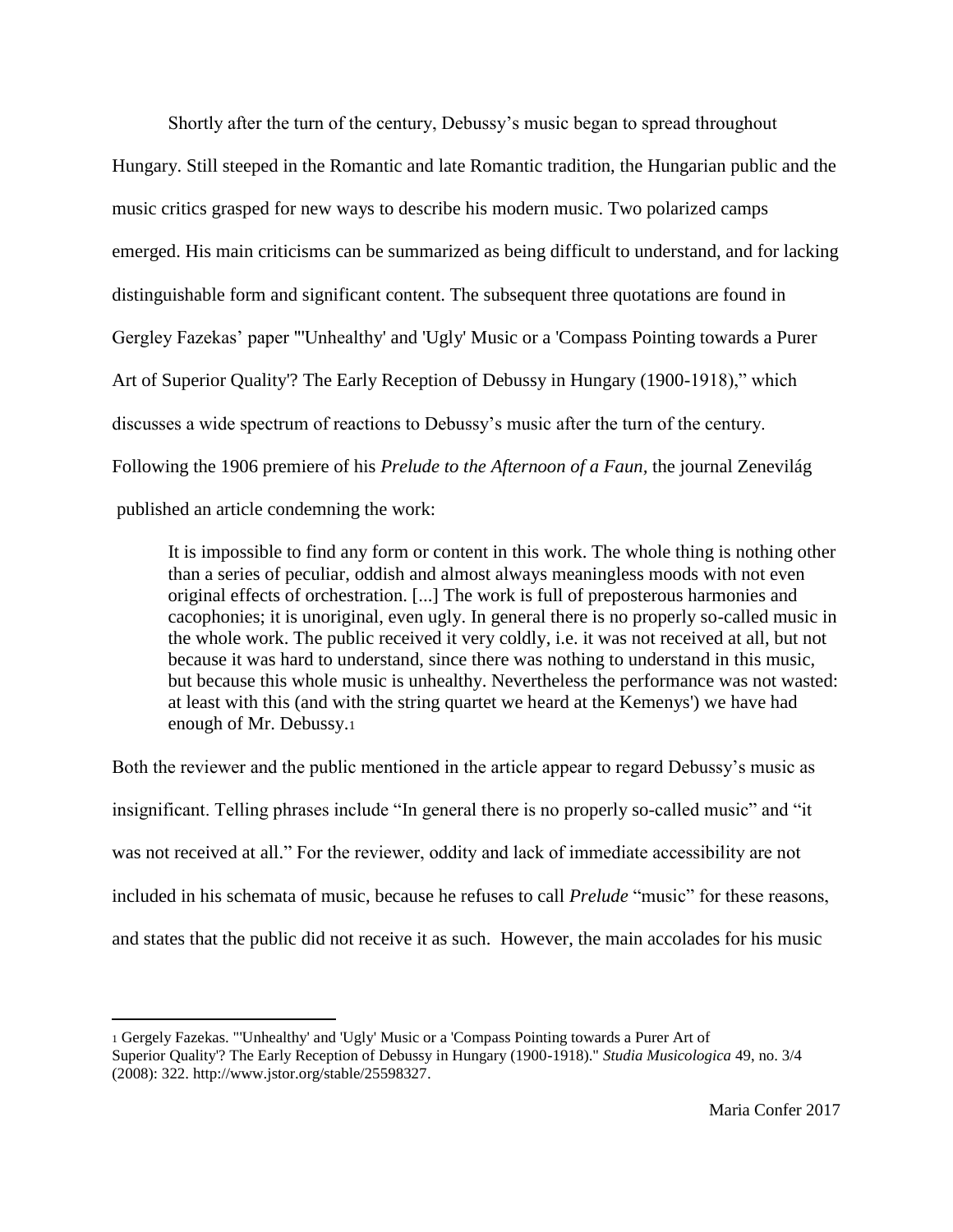include his ability to create musical colors, and his unusual and unique use of forms. After the Brussels String Quartet's 1907 performance of Debussy's String Quartet, Géza Csáth acclaims the work in Budapesti Napló: "The great Claude Debussy's String Quartet was brought here tonight by the Brussels String Quartet. Inexpressibly refined lacework dominated by discreet but unusual colours. [...] Short melodies running into one another have the same particular effect on us as for example the prose of Nietzsche…"<sup>2</sup> Debussy's music is not formless. Csáth recognizes that instead of employing old forms, Debussy creates a new one in his quartet, one that flows from idea to idea. The new form, though unusual, still communicates to Csáth, as seen when he compares it to Nietzsche's prose. Musical colors also have a more prominent place in his musical schemata. Géza Vilmos Zágon, a music critic and composer, most clearly interprets Debussy's music and aesthetics. He is clearly aware of the current artistic movements of his day, and recognizes that Debussy is using a different techniques and means to communicate. In his analysis of Debussy's works, published in *Zenekozlony* in 1910, he points listeners to Picasso's paintings in order to explain what Debussy is doing in his music:

If someone is still puzzled by some works by Debussy, there is a last experiment to try out: to look at a painting by Picasso (he is not to be taken for Pissarro). The angularities of Picasso's figures are not distortions but fixings: the fixing of the mood of an atom moment. [...] Its musical analogy is in most of the Debussy that seems mysterious. [...] It is natural that for the majority of the public this music will seem distorted and only for the minority will it seem angular, which surely represents something more valuable than an empty rotundity.<sup>3</sup>

Zágon serves Debussy well by not confining him to the box of previous composers. Debussy did not intend to write music in the same style or to use the same means as his predecessors. When evaluating new music, listeners today should understand that musical means differ between

<sup>2</sup> Ibid. 324.

<sup>3</sup> Ibid. 333.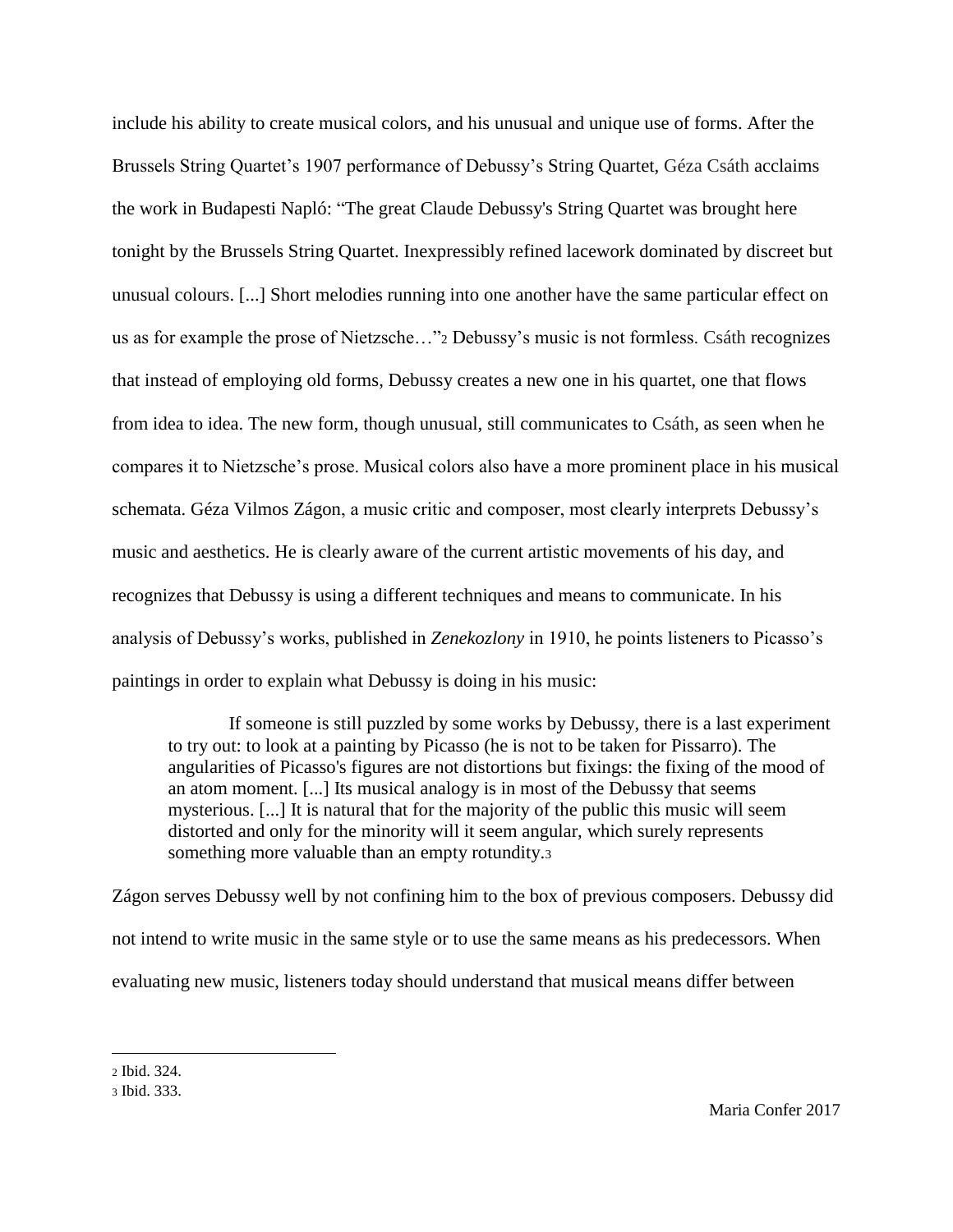composers, which would include attitudes towards tonality, form, aesthetics, venue, and performing forces. This is distinctively different from subjectively "liking" the music. It is an effort to understand the music that is circulating around them, an effort to be able to describe it in positive terms, not solely in terms of what it is not, or what it does not do.

#### *The responsibility of educators*

It is the responsibility of educators to inform and engage the public concerning new music. An educator, for the purposes of this paper, is anyone or anything that provides the listeners with information. Educators include magazines, teachers, schools, music societies and festivals, and orchestras.

Magazines such as *Modern Music* and *New Music* served their readers by initiating conversation about current musical topics and circulating scores. *Modern Music* began in 1924 as *The League of Composers Review.* When it first appeared, composers as well as music critics and historians contributed to the magazine, writing articles and remarking on current musical developments. The relationship between contemporary music and society, a focal interest, generated articles and discussions about new techniques and how to assimilate them, the utility and purpose of music, the individual's and the nation's relationship to music, and the means of making and producing music--such as new instruments, electronic music, musique concrète, and the medium of records, radios, and movies. However, during the 1930s and 40s, interest in novel musical developments waned, in favor of discussions of the utilitarian role of music and creating an American sound. The relationship between composer and public became a central topic, along with the perspectives of the public themselves, and the United States' role in entering the contemporary music sphere. Topics included music for school, public and common man appeal, and folk music. Yet some composers were dissatisfied. Musical novelty and development, they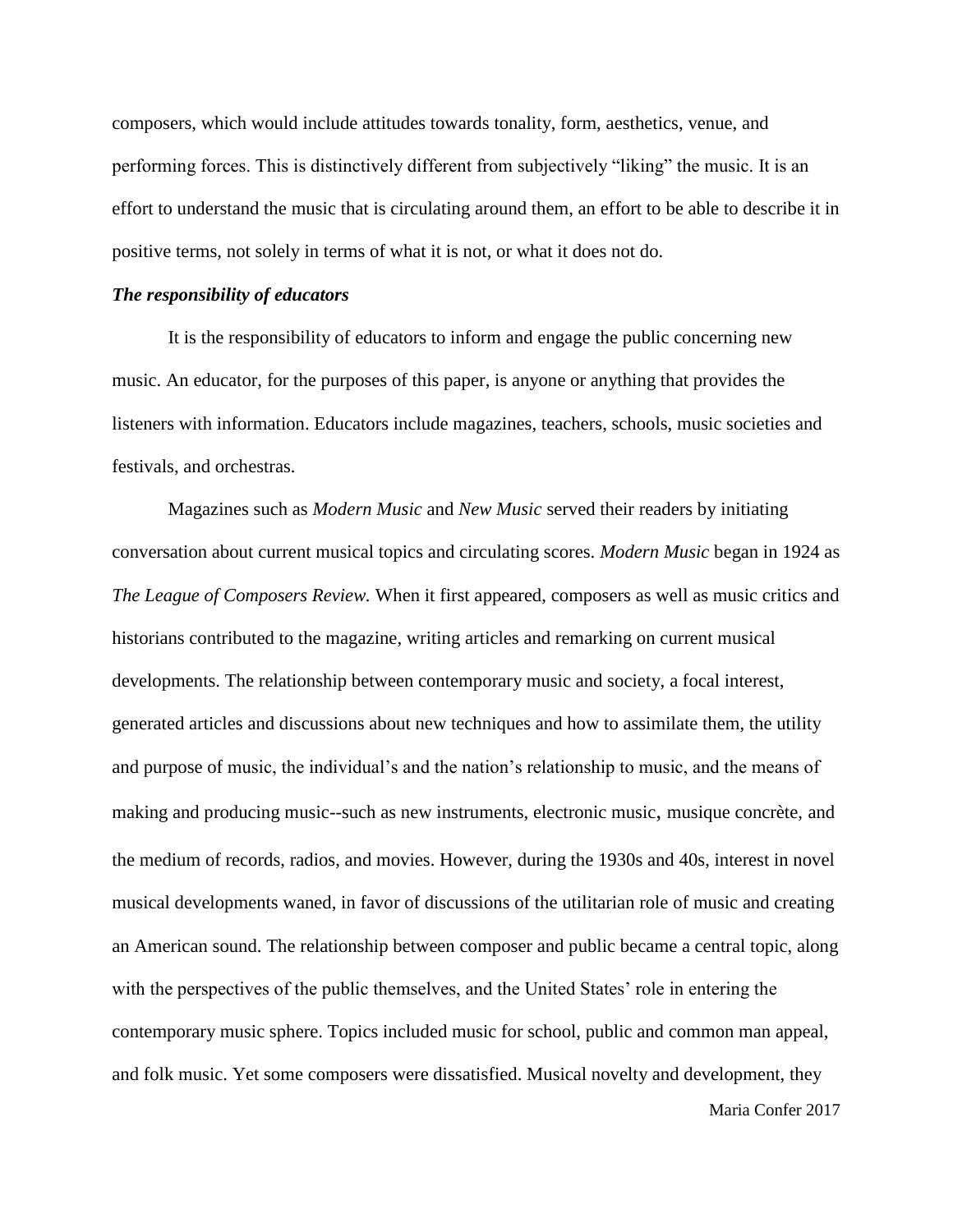felt, should remain at the forefront of discussion, not left behind in favor of public utility and the new wave of American nationalism. Eric Salzman, in his article "Modern Music in Retrospect", summarizes how the latter composers responded to the change of topic: "There is a notable piece on the subject by Sessions and a series of eloquent pleas by Einstein, who goes so far in denying the populist, nationalist, and Marxist clichés as to argue that the great national styles have been determined by the character of the creative imaginations of composers rather than the other way round."<sup>4</sup> Populism remained a debated topic until the last issue of *Modern Music,* around the end of WWII. Although the end of *Modern Music* disappointed those composers against the rise of musical populism, *Modern Music* remained an outlet for composers to share with their readership the current issues and developments in the musical world.

In addition to the printed word, music festivals fulfill the role of educators through the live performance of music. Although not dedicated solely to new music, the BBC Proms have successfully expanded the audience base for old and new classical music, whose narrowing demographics concern music educators and orchestras alike. The strategies that the Proms implement in reaching their audiences could be applied by new music festivals in reaching a greater audience.

The Proms began with Robert Newman and Sir Henry Wood. Newman's goal of facilitating an appreciation of "serious music" within the public, and Henry Wood's willingness to take up the baton for the first time on Saturday, August 10, 1895, began what would continue to be one of the most successful ventures in actively involving the public with music.<sup>5</sup> Bonita Kolb, in her article "Classical Music Concerts Can Be Fun: The Success of BBC Proms,"

<sup>4</sup> Eric Salzman, "Modern Music in Retrospect," *Perspectives of New Music* 2, no. 2 (1964): 19.

<sup>5</sup> "Proms Facts," *BBC,* April 23, 2015,

http://www.bbc.co.uk/mediacentre/mediapacks/proms2015/promsfacts/promsfacts.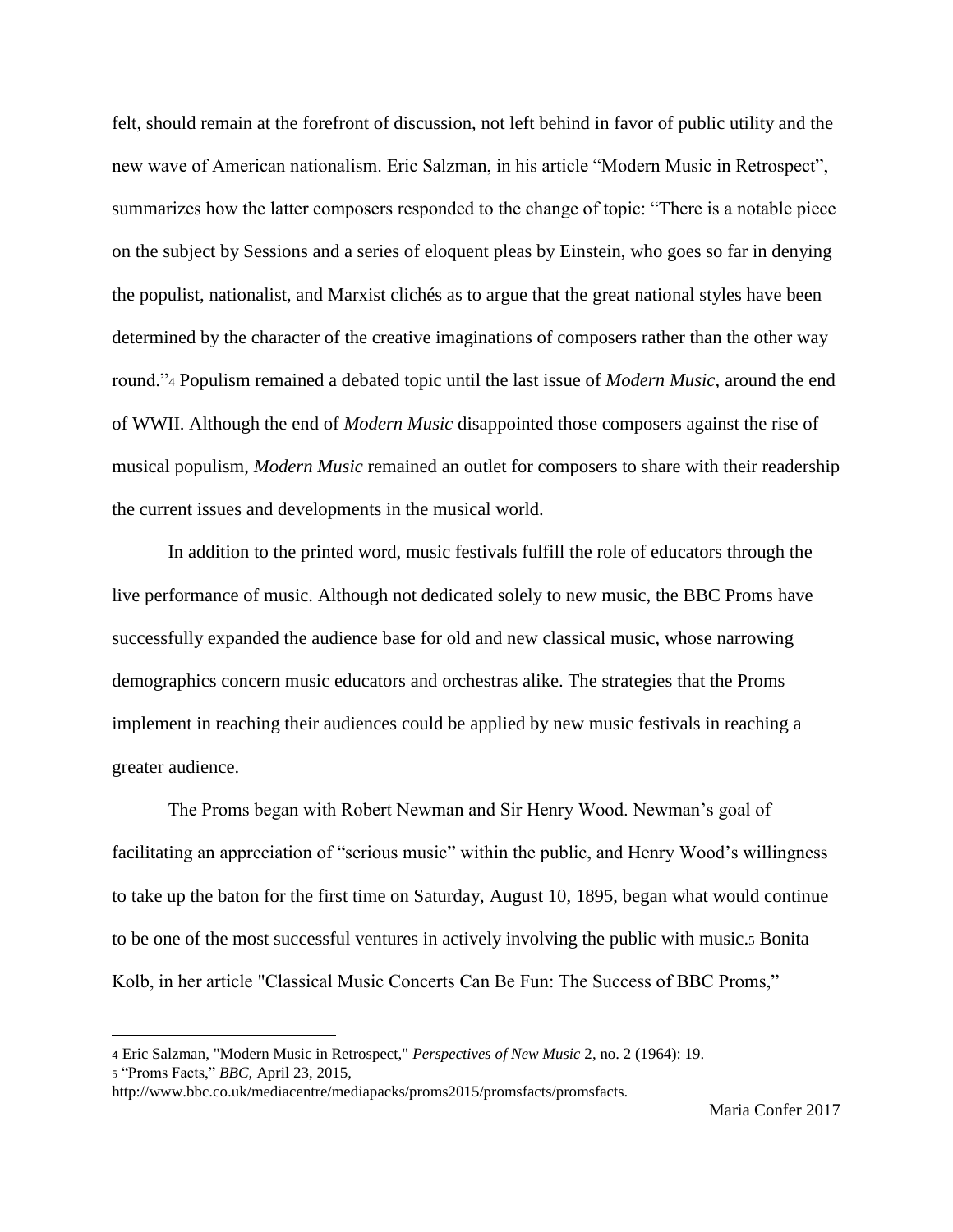describes the Proms' success as follows: "The Proms and their audience have redefined the ritual of attending a classical music concert to be a shared social event that happens among an equal community of music lovers."<sup>6</sup> By reconstructing the social experience of the classical concert, the Proms audiences now include an increasing number of younger people, from teenagers to young adults. In 2014, 33,000 people bought tickets for the first time, 9,400 18-year-olds and under bought tickets, and the average attendance for the main evening Proms at Royal Albert Hall was 88%.<sup>7</sup> Like the Gershwin of music festivals, the Proms have straddled the divide between new, old, and popular music. An article from a 2017 issue of the Chicago Tribune announces that year's Proms broad musical program:

Today's BBC Proms bestrides tradition and modernity. ...This year's smart, eclectic programming includes a generous array of new works (many of them BBC commissions), anniversary celebrations (Pierre Boulez, Henri Dutilleux, Alberto Ginastera and David Bowie all are commemorated this year) and major orchestras (the Berlin Philharmonic, Staatskapelle Berlin, Staatskapelle Dresden and Leipzig Gewandhaus orchestras are the German imports), along with the various London and BBC orchestras.<sup>8</sup>

The combination of casual and inclusive atmosphere, variety of music, and musical quality attribute to the Proms attractiveness. The price is also inclusive. The standing room immediately in front of the orchestra, originally some of the more expensive seats in a typical classical concert, sell for as little as six pounds. The low prices actively invert the feeling of exclusiveness commonly claimed to be felt at classical concerts.

New music conferences provide their audiences the opportunity to discuss as well as to

 $\overline{a}$ 

<sup>6</sup> Bonita M. Kolb, "Classical Music Concerts Can Be Fun: The Success of BBC Proms," *International Journal of Arts Management* 1, no. 1 (1998): 23.

<sup>7</sup> "Proms Facts," *BBC,* April 23, 2015.

<sup>8</sup> John von Rhein, "A week of high musical adventure at London's BBC Proms," *Chicago Tribune,* Mar. 16, 2017, http://www.chicagotribune.com/entertainment/music/vonrhein/ct-classical-london-proms-ent-0831-20160830 column.html.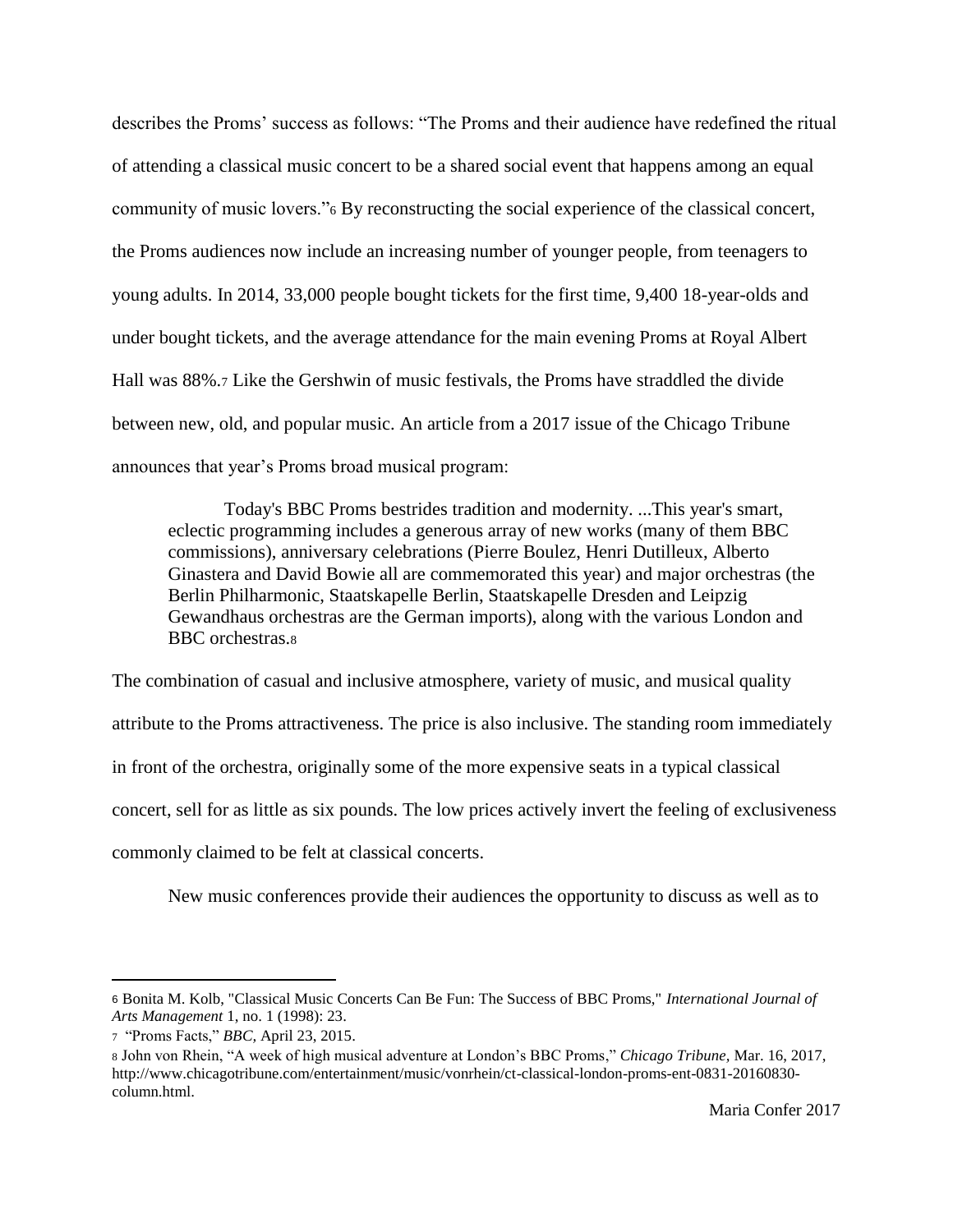listen to new music with others. The University of New York held a conference in 2011 dedicated to the discussion and performance of Milton Babbitt's works. Of main concern was developing an approach to his music, in order to strengthen the relationship between the public and his music in practical ways.

During the conference, two positions concerning approaching his use of serialism surfaced, with most taking moderate stance.<sup>9</sup> The first approach states that one must study Babbitt's compositional procedures and techniques, such as his use of twelve-tone serialism and pitch classes. The second approach states that one should emphasize immediate perception of the music. Hearing patterns or form from listening alone is more important than understanding where a tone row begins and ends. The discussion did not arrive at a clear solution to approaching his music, however:

It was felt to be peremptory to reject [studying Babbitt's use of serialism], even if it fails the tribunal of sensory experience. But an even deeper source of this hesitancy, I believe, was our recognition of the intriguing cluster of issues bound up in this problem. Is the analyst responsible to the listener, the composer, the performer, all three, or none of the above? To what extent should we favor a first listening? If an observation can only be made by score study, is it admissible? What do we want out of the analysis of a piece? Needless to say, the seminar ended with more questions than answers.<sup>10</sup>

Yet clarinetist Charles Neidich, who performed *My Ends Are My Beginnings*, pointed out that this piece has a basically Romantic structure. It builds up to and then recedes from a climax that is placed near the end of the piece. He made sense of it by taking a rhetorical approach, an approach that studies a piece's form and use of rhetorical devices, such as expository sections, transitions, developmental sections (not strictly in the sense of developing previously stated material), climaxes or anticlimaxes, and concluding sections. Neidich suggests that rhetorical

<sup>9</sup> Zachary Bernstein. "Hearing, Studying, and Remembering Milton Babbitt at the CUNY Graduate Center." *Theory and Practice* 37/38 (2012): 291-294. [http://www.jstor.org/stable/43864915.](http://www.jstor.org/stable/43864915) <sup>10</sup> Ibid. 294.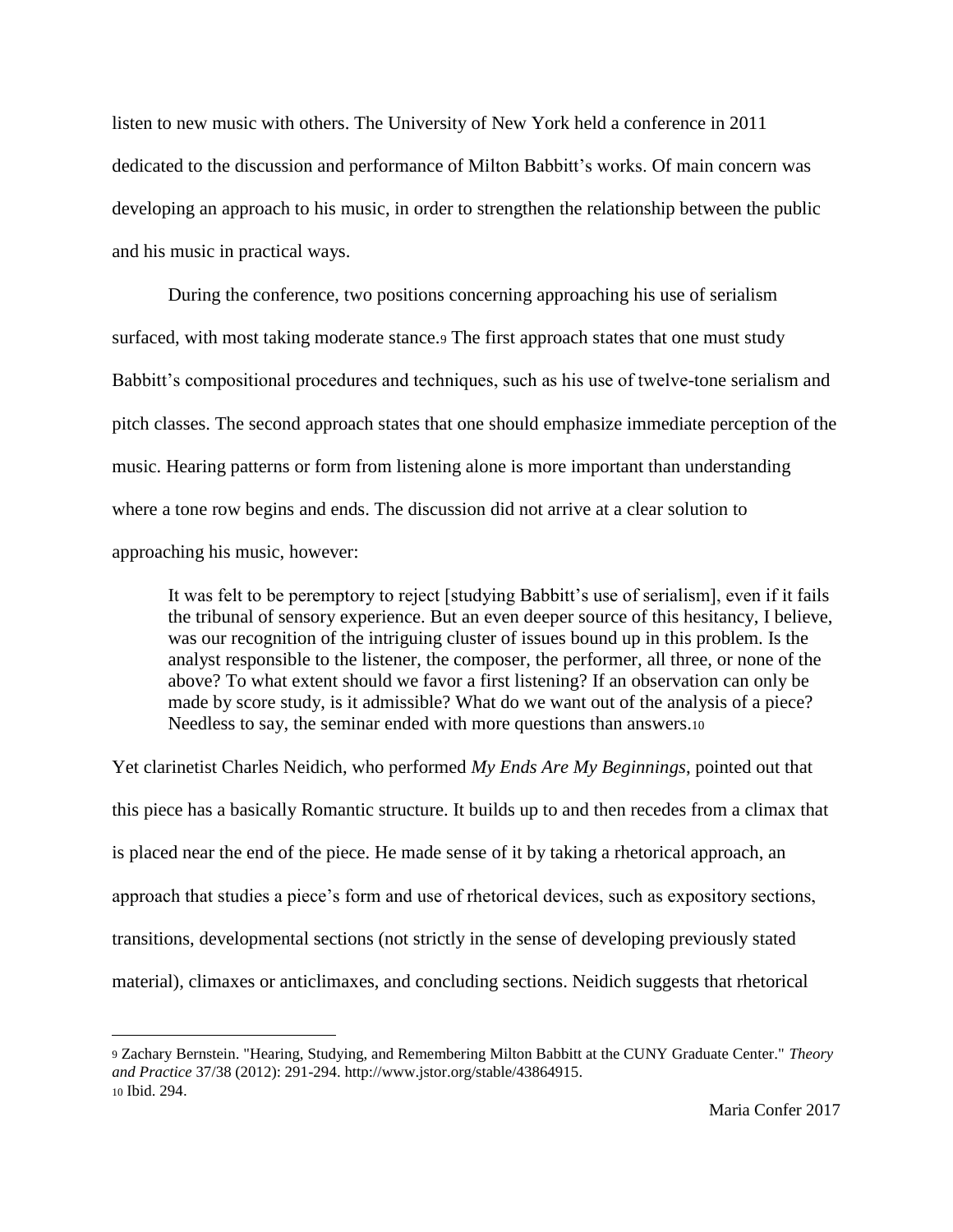devices appear to inform Babbitt's use of the twelve-tone system, rather than vice versa, where the system would dictate the rhetoric11. Because they relate more directly to listening and perception, examining overall progression and emphases of the piece could be more helpful to performers and listeners.

#### *Another potential educator: The responsibility of composers*

A composer's primary responsibility is improving their craft. Yet for those who wish to more directly involve the public with new music, they may consider taking on educational roles.

American composer Henry Cowell created *New Music* in 1927, facilitating the circulation of many new American scores. Publishers discouraged composers such as Charles Ives, Carl Ruggles, Dane Rudhyar, and Ruth Crawford, who composed new music in the classical vein, from publishing their works. These compositions rarely accrued a substantial profit. Ives had to print his compositions himself, and Cowell turned to European publishers. Through the vision of Henry Cowell, *New Music* gave these composers the opportunity to have their "unsaleable scores" published in the States.

Yet *New Music* could not stand on its own. Without the financial support of Charles Ives, *New Music* would not have survived long after its conception. Ives sent Cowell money for the publication on more than one occasion, often saving the periodical from discontinuing. He helped Cowell by buying stock, directing them to important people, and among all his financial receivers, he supported Cowell the most. He later sent \$1000 to cover another expense. He paid for his own publications of his music, saving the periodical money. Ives was ill, however, so while his financial support was on time, his pieces were often late and without the conductor's note.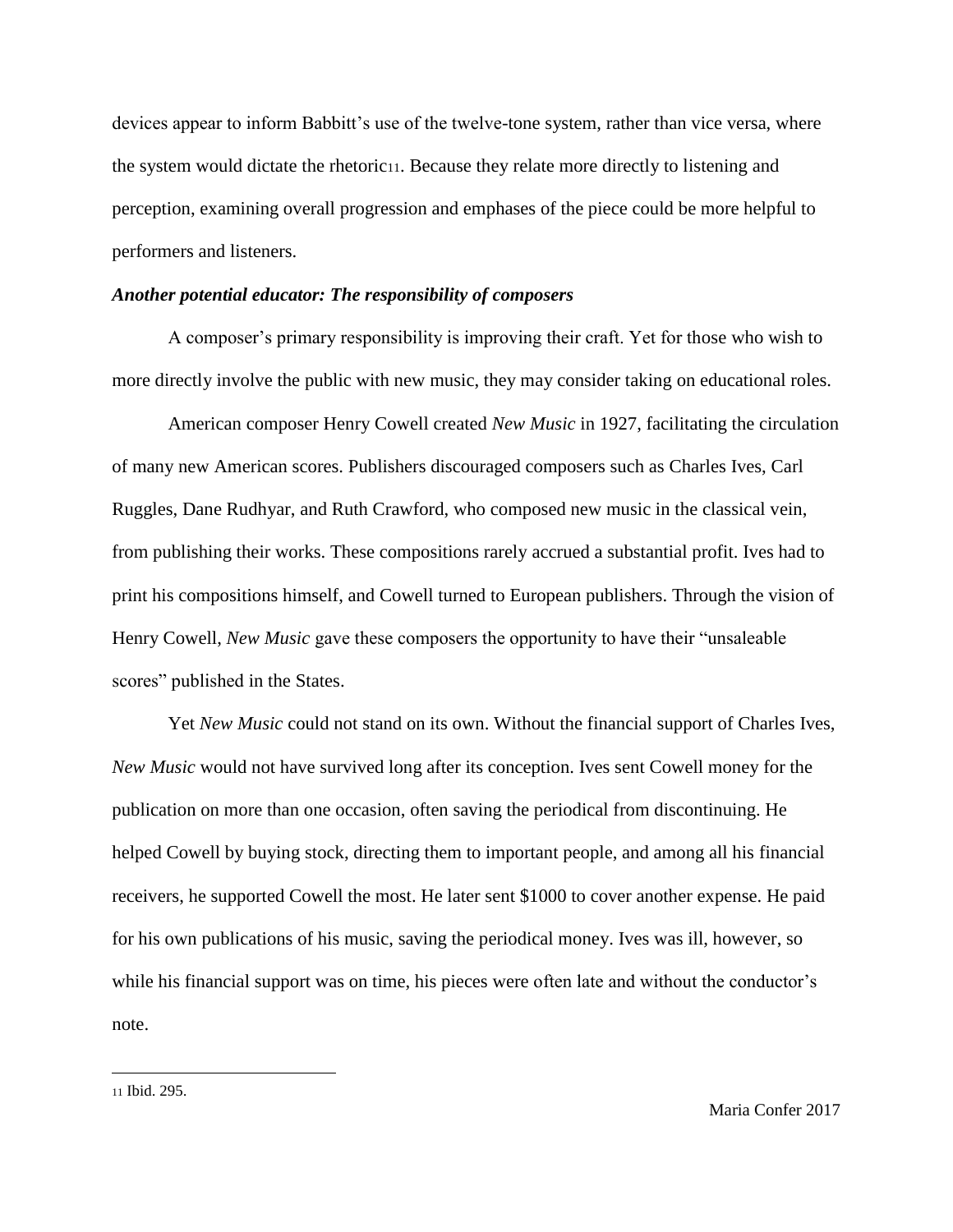Because of publishing costs and various fees, Cowell repeatedly found himself turning to Ives for money. Ives donated much of his money to the cause, adding up to about ⅓ of the total costs. New ideas, such as the orchestra series and the recording series, by default met his ears before Cowell began the project. The "magazine of unsaleable scores"<sup>12</sup> returned the favor to Ives by becoming the main publishing source for his own scores, such as the second movement of his Fourth Symphony, *Nineteen Songs,* and *Washington's Birthday.* By the last published issue, *New Music* had "served its public for over thirty years, bringing forth score after score in an amazing variety of styles by every major American composer of the twentieth century." <sup>13</sup> Cowell realized his vision of reaching a larger audience for contemporary music through the medium of print, while also serving new American composers by providing them with an outlet through which to publish their music.

Arnold Schoenberg, in addition to composing with new, trailblazing techniques, conducted a workers' choir and established the Society for Private Musical Performances. He began conducting workers' choruses when he was twenty-five. These choruses were especially popular in Germany and Britain, where governments perceived the choruses as an opportunity for workers to become more cultured and unified, and the workers joined for solidarity, learning, and a break from work environment. Some musicians saw this as an opportunity to introduce art music to the public, including Schoenberg:

Schoenberg had, of course, conducted workers' choruses in his youth and had friends on the political left who were closely involved in the movement, such as David Bach. While he had nothing but contempt for the idea of art for 'the masses,' he did care considerably that his music might be appreciated by ordinary people who approached it individually and thought about it for themselves, unaffected by the largely hostile views of 'cultured' critics.<sup>14</sup>

<sup>12</sup> Rita H. Mead, "Cowell, Ives, and "New Music,"" *The Musical Quarterly* 66, no. 4 (1980): 559. <sup>13</sup> Ibid.

<sup>14</sup> Malcolm MacDonald, *Schoenberg* (Oxford: Oxford University Press, 2008), 16.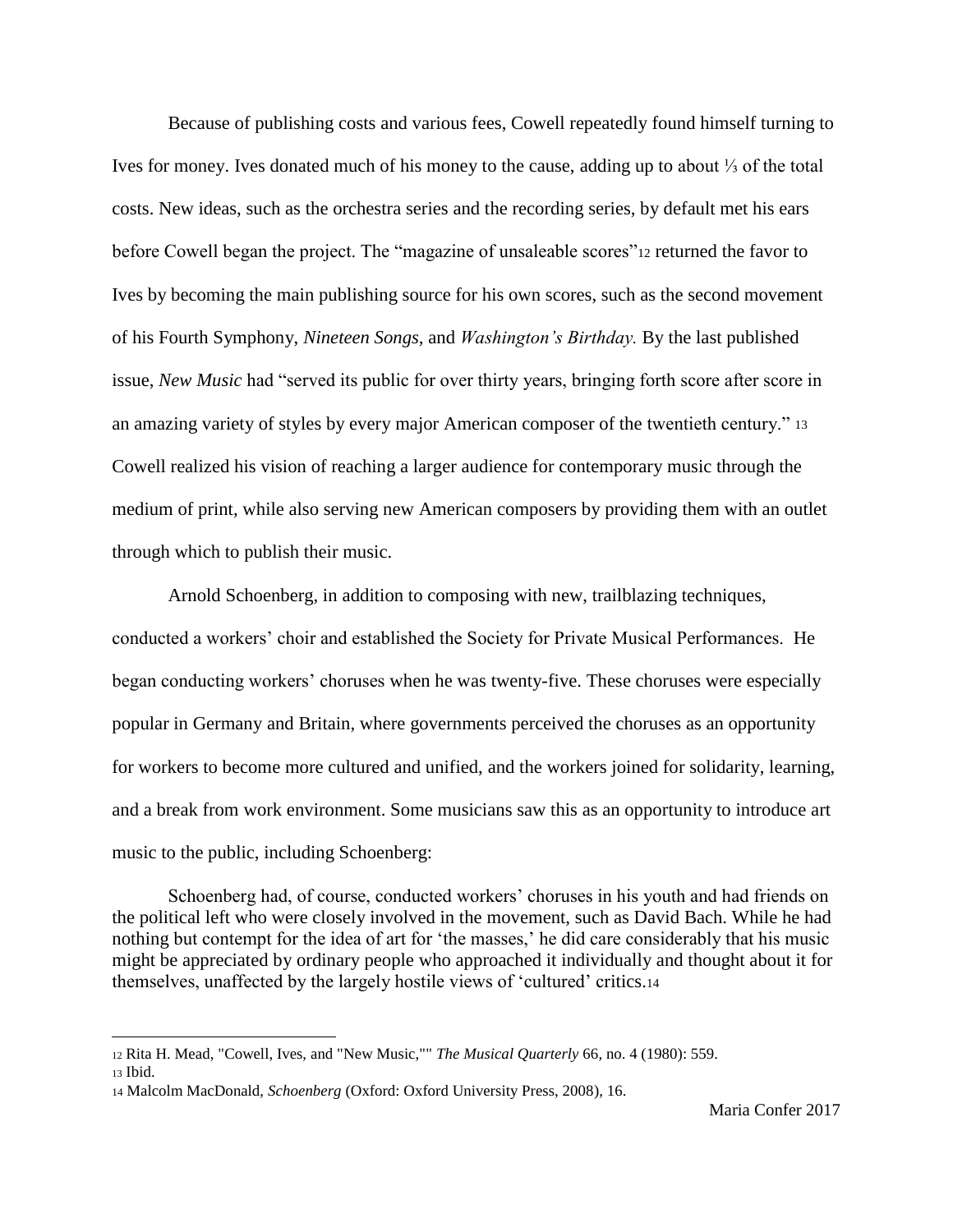When conducting a workers chorus in Vienna around the turn of the century, he was noted for introducing the workers to the chorale works of Brahms. Gradually, he developed the abilities of his chorus to be able to sing increasingly difficult and novel pieces. Eventually, the chorus became skilled enough to sing his own modern compositions!<sup>15</sup>

Modern compositions gained another opportunity to be heard when Schoenberg developed the Society for Private Musical Performances in 1918. He sought to provide those of the public who supported the arts a place where they could hear and learn about modern music in a more private setting. The main goal was an understanding of the music. Pieces ranging from piano pieces to orchestral pieces were carefully chosen, studied, and rehearsed for the best possible performance for audiences. Often, pieces were played again later in the week, to increase understanding through repetition. Applauding, cheering, booing alike were strictly prohibited, to prevent popular opinion from influencing the listener. Schoenberg spells out the underlying reason for this etiquette and for the whole Society itself: The only success that the composer can have is the one that ought to be the most important for him: that he can make himself understood.<sup>16</sup> After its short three-season span, audiences had experienced the works of composers such as Mahler, Scriabin, Berg, and Webern, in a space where they could listen and learn peacefully, without outside criticism and commercial interests, and alongside others who wished to do the same.

<sup>15</sup> David Joseph Bach, "A Note on Arnold Schoenberg," *The Musical Quarterly* 22, no. 1 (1936): 13. <sup>16</sup> Kenneth Slowik. "In the shadow of Schönberg's *Verein." Smithsonian.* 2007.

http://smithsonianchambermusic.org/education/program-notes.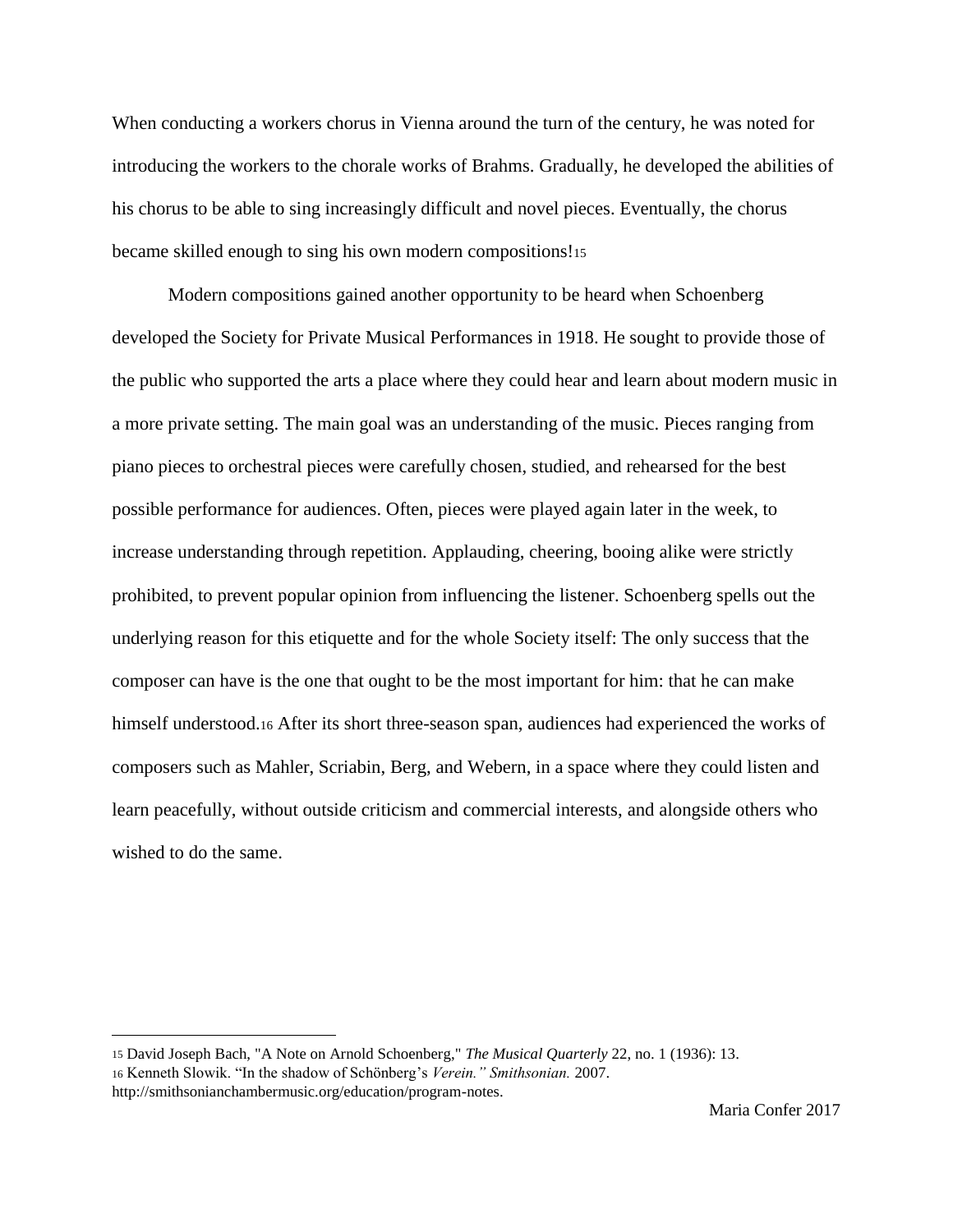## *Conclusion*

Staying up-to-date about new music should be included in the various musical activities of one who wishes to be involved with music. Music educators, to increase the understanding of and involvement in new music, should continue to discuss current musical events and ideas. Composers could be a great asset to involving the public with new music, either by engaging the public directly through teaching or indirectly through publication. Below, the appendix lists currently running new music festivals. These festivals provide a way to become involved with new music in the community.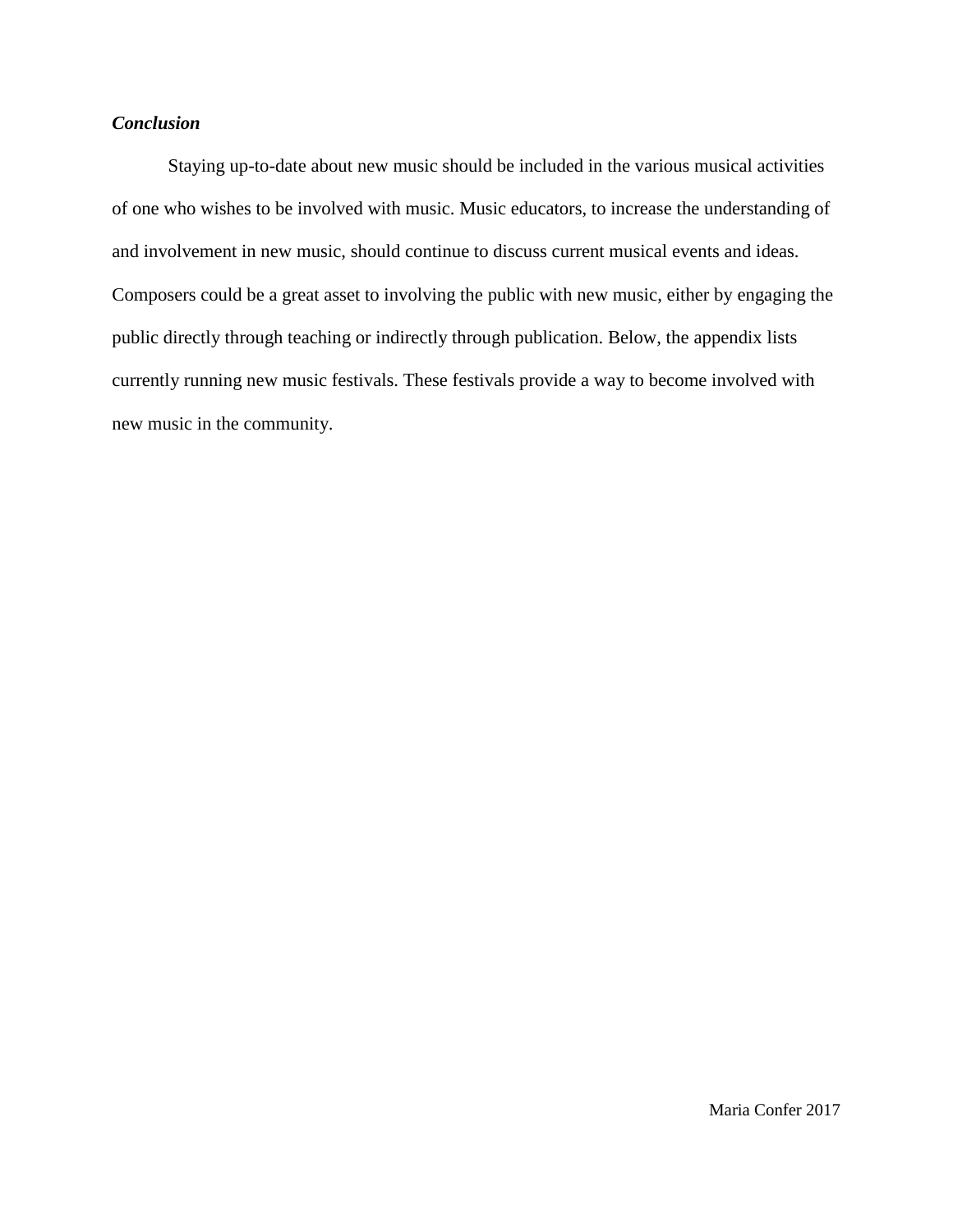# *Appendix*

## Current New Music Festivals, Societies, Events

- Bangor Music Festival
	- Located in Bangor, Gwynedd, UK. Bangor Music Festival is a charitable organization that presents workshops and performances of newly commissioned works.
- BBC Proms
	- Located in London, England. Eight weeks of concerts during the summer. Old and new classical, pop, and non-Western music are presented. Most concerts are held in the Royal Albert Hall. Pre-prom talks were incorporated starting from the 1970s.
- BGSU New Music Festival
	- Located in Bowling Green, Ohio. Home of the MidAmerican Center for Contemporary Music. Features newly commissioned works and discussion sessions. The university also runs a radio station, *New Music from Bowling Green, that presents a variety of works from contemporary composers.*
- Charlotte New Music Festival
	- The Charlotte New Music Festival brings composers, choreographers, musicians, and dancers together for a unique opportunity to collaborate and perform new music in fresh ways. Workshops, rehearsals, and concerts are featured throughout the week.
- Chicago's New Music Orchestra
	- Located in Chicago, Illinois. The orchestra regularly commissions orchestral works from contemporary composers of all stylistic backgrounds. It especially reaches out to local composers, while also seeking to bring home fresh works from outside Chicago.
- MusicNOW with the Cincinnati Orchestra
	- Located in Cincinnati, Ohio. MusicNOW regularly commissions new work and collaborates with contemporary composers. The festival features the product of these collaborations, encourages composers to take venture into new musical territory, and gives audiences the opportunity to hear this carefully-prepared music performed live. The festival was founded in April 2006 by Bryce Dessner, a member of The National.
- Vancouver New Music
	- Located in Vancouver, British Columbia, Canada. Vancouver New Music holds an annual festival centered on a theme, such as mechanical music (2016). VNC commissions and features works from Canadian and international composers. Workshops, community events, and interdisciplinary collaborations with theatre, art, and dance provide the community with an opportunity to be engaged with new music as well as other arts.